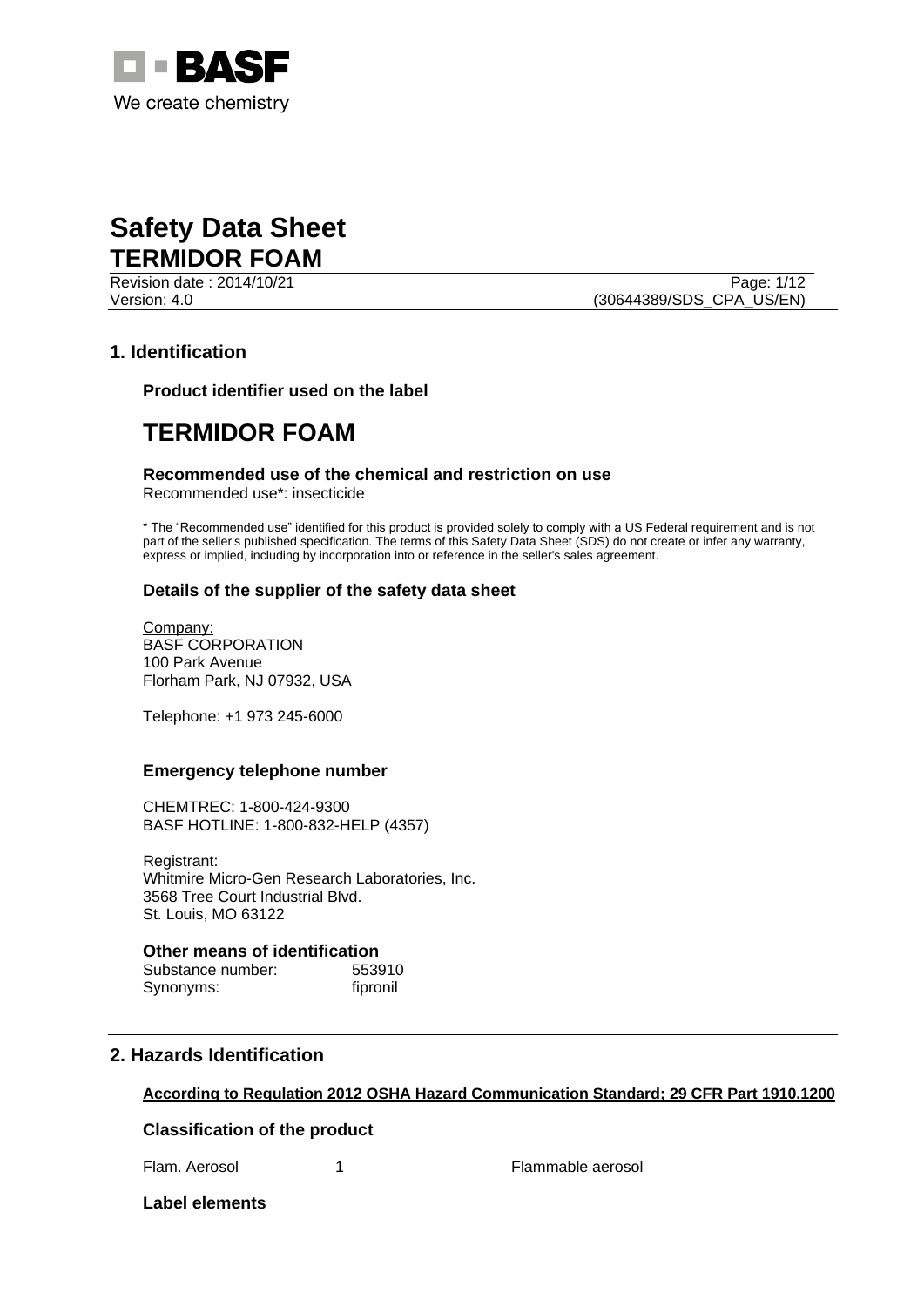Revision date : 2014/10/21 Page: 2/12

Pictogram:



Signal Word: **Danger** 

Hazard Statement: H222 Extremely flammable aerosol. Precautionary Statements (Prevention): P210 Keep away from heat/sparks/open flames/hot surfaces. – No smoking.<br>P211 Do not spray on an open flame or other ignition source. P211 Do not spray on an open flame or other ignition source.<br>P251 Do not pierce or burn, even after use. Do not pierce or burn, even after use. Precautionary Statements (Storage): P410 + P412 Protect from sunlight. Do no expose to temperatures exceeding 50°C/

**Hazards not otherwise classified**

Labeling of special preparations (GHS):

 $122^{\circ}F$ 

The following percentage of the mixture consists of components(s) with unknown hazards regarding the acute toxicity: 1 % dermal

The following percentage of the mixture consists of components(s) with unknown hazards regarding the acute toxicity: 1 % oral

The following percentage of the mixture consists of components(s) with unknown hazards regarding the acute toxicity: 8 % Inhalation - vapour

The following percentage of the mixture consists of components(s) with unknown hazards regarding the acute toxicity: 8 % Inhalation - mist

### **According to Regulation 1994 OSHA Hazard Communication Standard; 29 CFR Part 1910.1200**

### **Emergency overview**

CAUTION: KEEP OUT OF REACH OF CHILDREN. May be harmful if inhaled. May be harmful if swallowed. May cause moderate but temporary irritation to the eyes. Avoid contact with the skin, eyes and clothing. Avoid inhalation of mists/vapours. Flammable Liquid Aerosol container contains flammable gas under pressure.

### **3. Composition / Information on Ingredients**

## **According to Regulation 2012 OSHA Hazard Communication Standard; 29 CFR Part 1910.1200**

| <b>CAS Number</b> | Content (W/W) | <b>Chemical name</b> |
|-------------------|---------------|----------------------|
| 120068-37-3       | $0.005 \%$    | fipronil             |
| 68476-40-4        | $< 10.0$ %    | Hydrocarbons, C3-4   |

**According to Regulation 1994 OSHA Hazard Communication Standard; 29 CFR Part 1910.1200**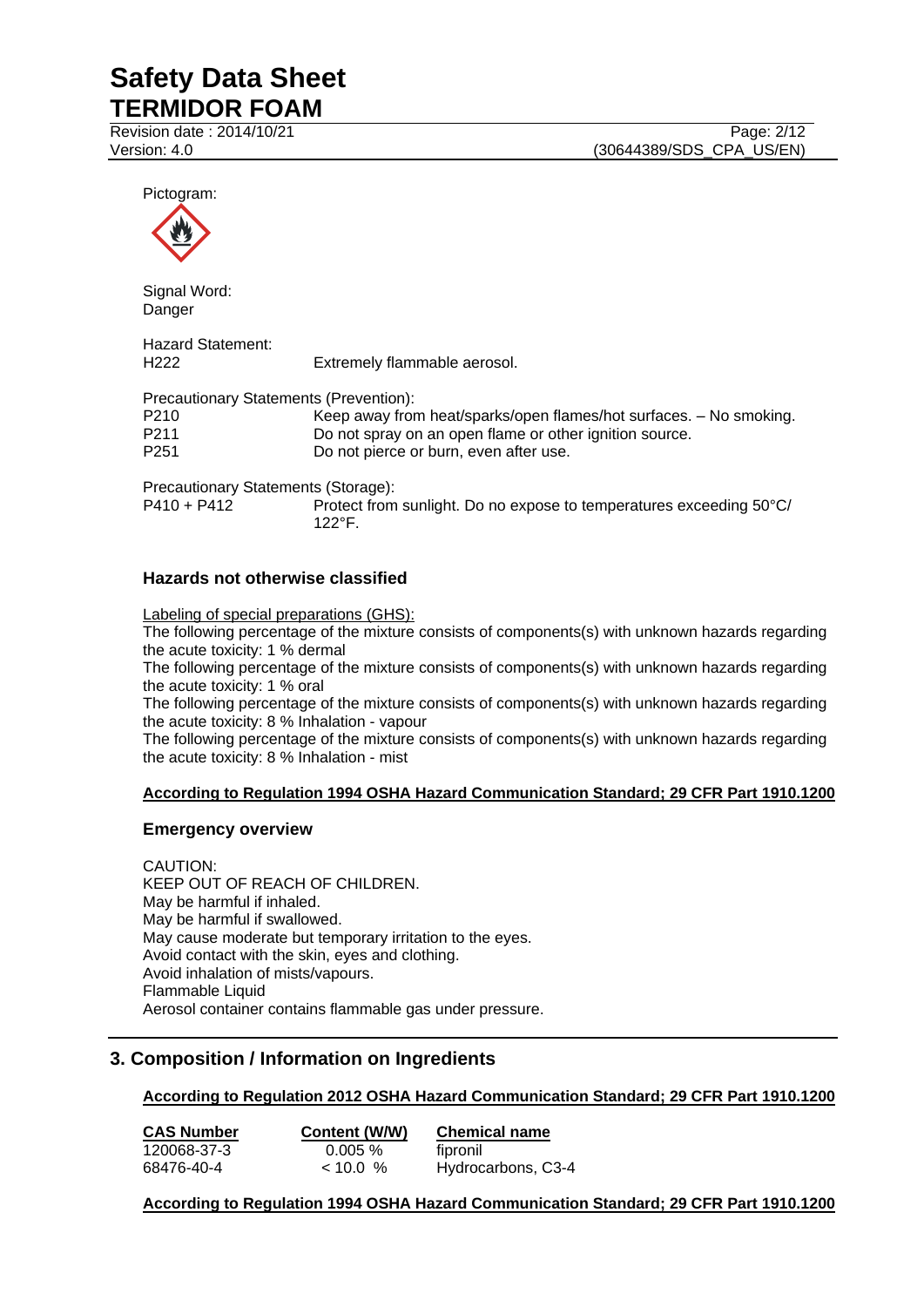Revision date : 2014/10/21 Page: 3/12

Version: 4.0 (30644389/SDS\_CPA\_US/EN)

120068-37-3 0.005 % fipronil

### **CAS Number Content (W/W) Chemical name**

 $<$  10.0 % Hydrocarbons, C3-4 > 90.0 % Proprietary ingredients

## **4. First-Aid Measures**

### **Description of first aid measures**

### **General advice:**

First aid providers should wear personal protective equipment to prevent exposure. Remove contaminated clothing. Move person to fresh air. If person is not breathing, call 911 or ambulance, then give artificial respiration, preferably mouth-to-mouth if possible. Call a poison control center or physician for treatment advice. Have the product container or label with you when calling a poison control center or doctor or going for treatment.

### **If inhaled:**

Remove the affected individual into fresh air and keep the person calm.

#### **If on skin:**

Wash thoroughly with soap and water.

#### **If in eyes:**

Hold eyes open and rinse slowly and gently with water for 15 to 20 minutes. Remove contact lenses, if present, after first 5 minutes, then continue rinsing.

#### **If swallowed:**

Never induce vomiting or give anything by mouth if the victim is unconscious or having convulsions. Do not induce vomiting. Have person sip a glass of water if able to swallow.

### **Most important symptoms and effects, both acute and delayed**

Symptoms: No significant reaction of the human body to the product known. convulsions, CNS stimulation, tremors

### **Indication of any immediate medical attention and special treatment needed**

Note to physician

Treatment: Treat symptomatically. Anticonvulsant therapy as routinely administered to humans. Based on animal studies diazepam and phenobarbital prevented convulsions. Due to the slow elimination of the active compound and its metabolites, the treatment must be continued for several days, gradually decreasing the dose of anticonvulsant based on the clinical response.

### **5. Fire-Fighting Measures**

### **Extinguishing media**

Suitable extinguishing media: water spray, dry powder, foam, carbon dioxide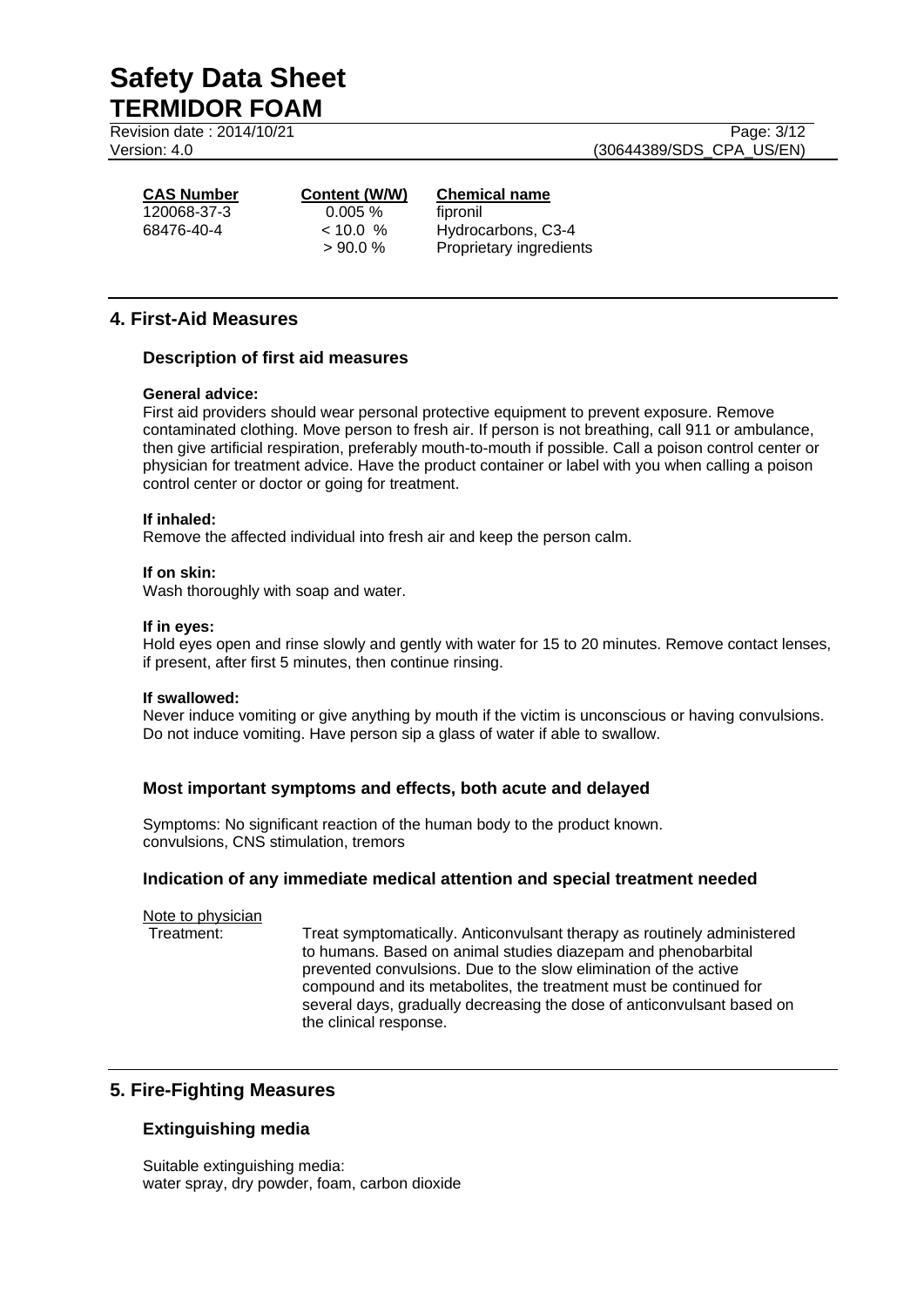Revision date : 2014/10/21 Page: 4/12

Version: 4.0 (30644389/SDS\_CPA\_US/EN)

### **Special hazards arising from the substance or mixture**

Hazards during fire-fighting:

carbon monoxide, carbon dioxide, nitrogen oxides

The substances/groups of substances mentioned can be released in case of fire. Aerosol container contains flammable gas under pressure.

### **Advice for fire-fighters**

Protective equipment for fire-fighting: Firefighters should be equipped with self-contained breathing apparatus and turn-out gear.

### **Further information:**

Evacuate area of all unnecessary personnel. Contain contaminated water/firefighting water. Do not allow to enter drains or waterways.

## **6. Accidental release measures**

### **Personal precautions, protective equipment and emergency procedures**

Take appropriate protective measures. Clear area. Shut off source of leak only under safe conditions. Extinguish sources of ignition nearby and downwind. Ensure adequate ventilation. Wear suitable personal protective clothing and equipment.

### **Environmental precautions**

Do not discharge into the subsoil/soil. Do not discharge into drains/surface waters/groundwater.

### **Methods and material for containment and cleaning up**

Dike spillage. Pick up with suitable absorbent material. Place into suitable containers for reuse or disposal in a licensed facility. Spilled substance/product should be recovered and applied according to label rates whenever possible. If application of spilled substance/product is not possible, then spills should be contained, solidified, and placed in suitable containers for disposal. After decontamination, spill area can be washed with water. Collect wash water for approved disposal.

### **7. Handling and Storage**

### **Precautions for safe handling**

RECOMMENDATIONS ARE FOR MANUFACTURING, COMMERCIAL BLENDING, AND PACKAGING WORKERS. PESTICIDE APPLICATORS & WORKERS must refer to the Product Label and Directions for Use attached to the product for Agricultural Use Requirements in accordance with the EPA Worker Protection Standard 40 CFR part 170. Ensure adequate ventilation. Provide good ventilation of working area (local exhaust ventilation if necessary). Keep away from sources of ignition - No smoking. Keep container tightly sealed. Protect contents from the effects of light. Protect against heat. Protect from air. Handle and open container with care. Do not open until ready to use. Once container is opened, content should be used as soon as possible. Provide means for controlling leaks and spills. Do not return residues to the storage containers. Follow label warnings even after container is emptied. The substance/ product may be handled only by appropriately trained personnel. Avoid all direct contact with the substance/product. Avoid contact with the skin, eyes and clothing. Avoid inhalation of dusts/mists/vapours. Wear suitable personal protective clothing and equipment.

### Protection against fire and explosion:

The relevant fire protection measures should be noted. Fire extinguishers should be kept handy. Avoid all sources of ignition: heat, sparks, open flame. Sources of ignition should be kept well clear. Avoid extreme heat. Keep away from oxidizable substances. Electrical equipment should conform to national electric code. Ground all transfer equipment properly to prevent electrostatic discharge. Electrostatic discharge may cause ignition.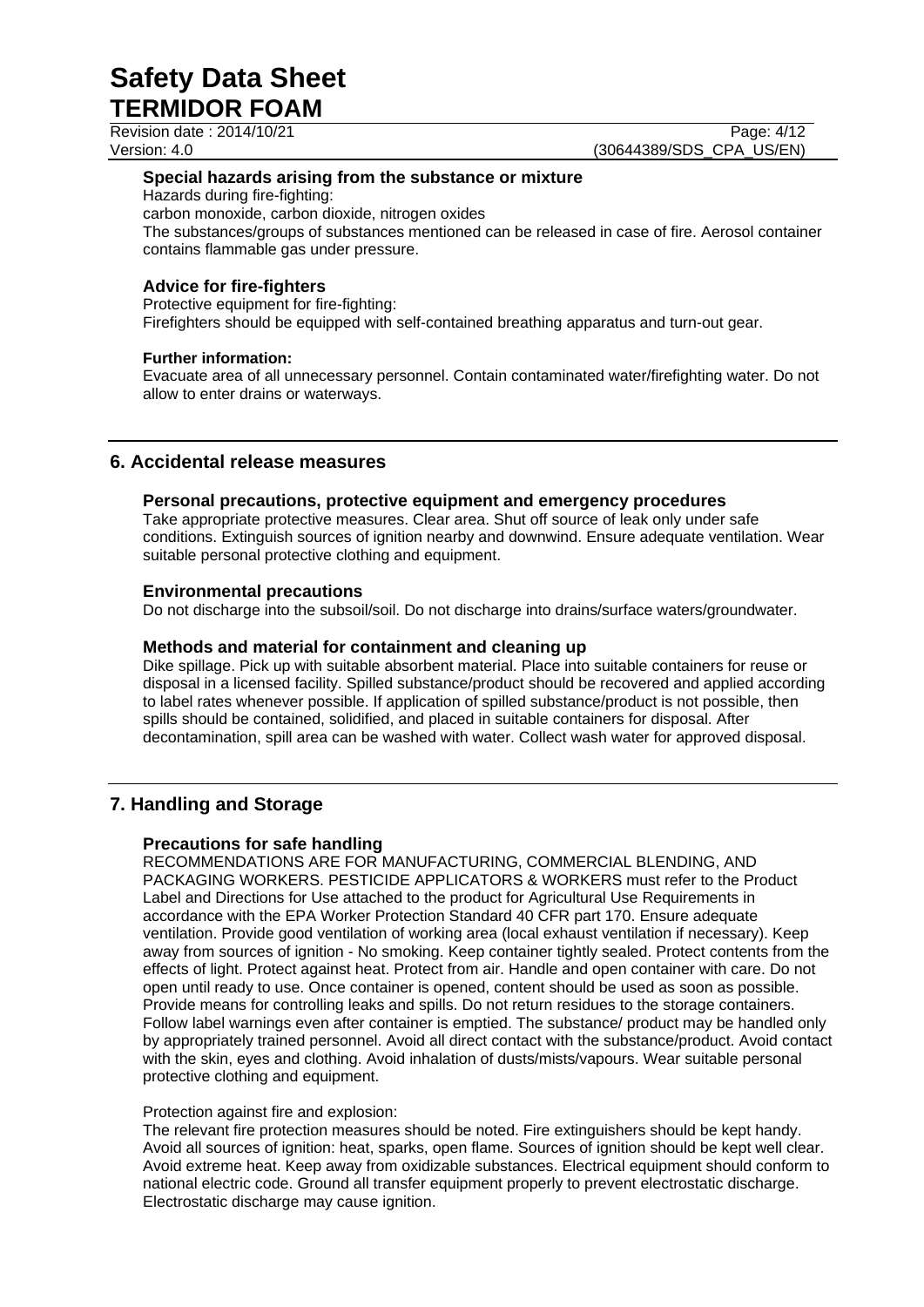Revision date : 2014/10/21 Page: 5/12

## **Conditions for safe storage, including any incompatibilities**

Segregate from foods and animal feeds.

Further information on storage conditions: Keep only in the original container in a cool, dry, wellventilated place away from ignition sources, heat or flame. Protect containers from physical damage. Protect against contamination. The authority permits and storage regulations must be observed. Protect from temperatures above: 40 °C

Changes in the properties of the product may occur if substance/product is stored above indicated temperature for extended periods of time.

## **8. Exposure Controls/Personal Protection**

### **Users of a pesticidal product should refer to the product label for personal protective equipment requirements.**

### **Advice on system design:**

Whenever possible, engineering controls should be used to minimize the need for personal protective equipment.

### **Personal protective equipment**

### **RECOMMENDATIONS FOR MANUFACTURING, COMMERCIAL BLENDING, AND PACKAGING WORKERS:**

### **Respiratory protection:**

Wear respiratory protection if ventilation is inadequate. Wear a NIOSH-certified (or equivalent) organic vapour/particulate respirator. For situations where the airborne concentrations may exceed the level for which an air purifying respirator is effective, or where the levels are unknown or Immediately Dangerous to Life or Health (IDLH), use NIOSH-certified full facepiece pressure demand self-contained breathing apparatus (SCBA) or a full facepiece pressure demand supplied-air respirator (SAR) with escape provisions.

### **Hand protection:**

Chemical resistant protective gloves, Protective glove selection must be based on the user's assessment of the workplace hazards.

### **Eye protection:**

Safety glasses with side-shields. Tightly fitting safety goggles (chemical goggles). Wear face shield if splashing hazard exists.

### **Body protection:**

Body protection must be chosen depending on activity and possible exposure, e.g. head protection, apron, protective boots, chemical-protection suit.

### **General safety and hygiene measures:**

Wear long sleeved work shirt and long work pants in addition to other stated personal protective equipment. Work place should be equipped with a shower and an eye wash. Handle in accordance with good industrial hygiene and safety practice. Personal protective equipment should be decontaminated prior to reuse. Gloves must be inspected regularly and prior to each use. Replace if necessary (e.g. pinhole leaks). Take off immediately all contaminated clothing. Store work clothing separately. Hands and/or face should be washed before breaks and at the end of the shift. No eating, drinking, smoking or tobacco use at the place of work. Keep away from food, drink and animal feeding stuffs.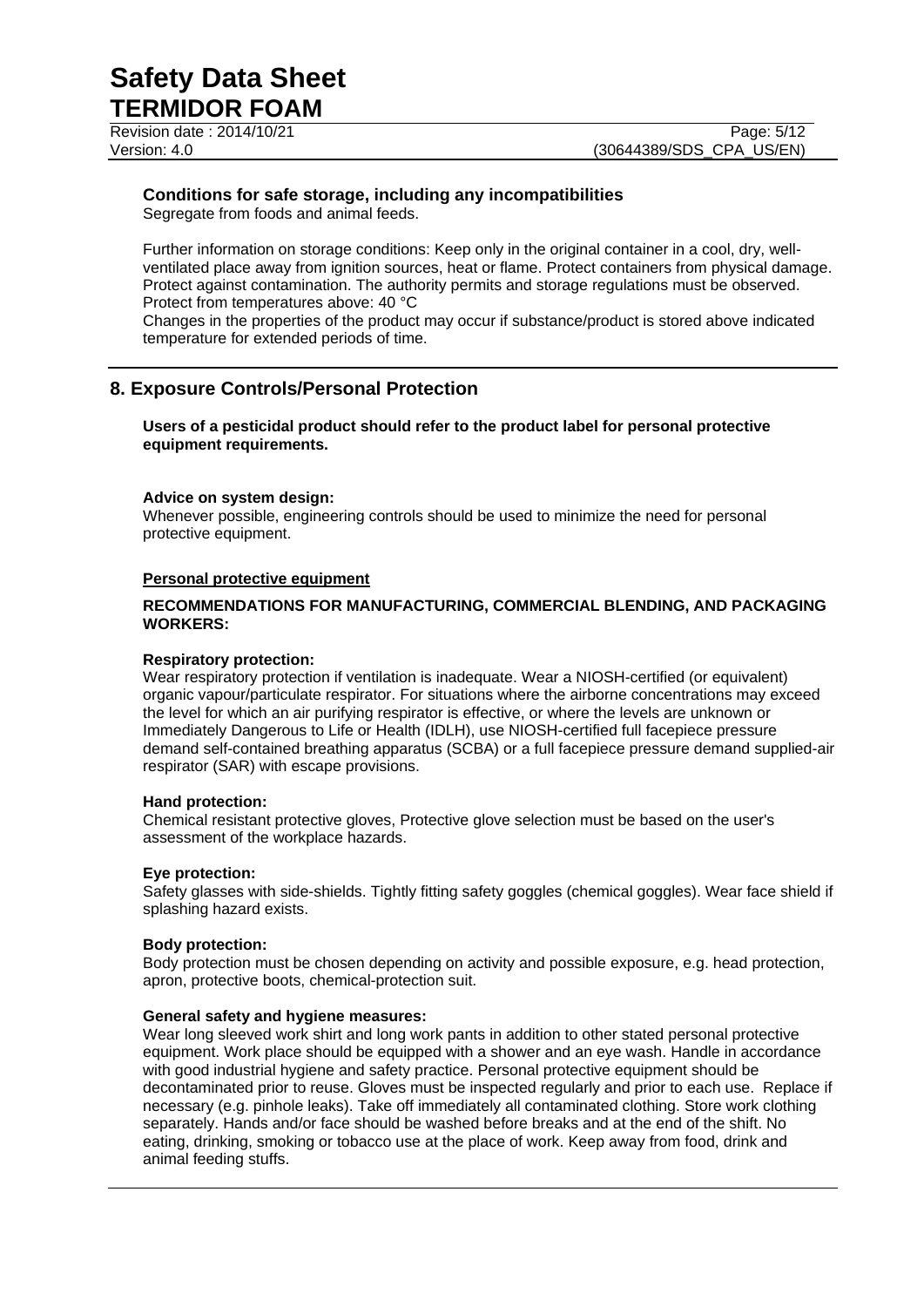Revision date : 2014/10/21 Page: 6/12

# Version: 4.0 (30644389/SDS\_CPA\_US/EN)

## **9. Physical and Chemical Properties**

| Form:                                     | aerosol                                  |                                                                             |
|-------------------------------------------|------------------------------------------|-----------------------------------------------------------------------------|
| Odour:                                    | odourless                                |                                                                             |
| Odour threshold:                          |                                          | not applicable, odour not perceivable                                       |
| Colour:<br>pH value:                      | off-white<br>approx. $5 - 7$             | (24 °C)                                                                     |
| Melting point:                            |                                          | not applicable                                                              |
| Boiling point:                            | approx. -43 - 13<br>°C                   | The statements are based on the<br>properties of the individual components. |
| Flash point:                              | approx. -104 °C                          | The statements are based on the<br>properties of the individual components. |
| <b>Flammability of Aerosol</b>            | $0$ in                                   |                                                                             |
| Products:<br>NFPA 30B flammability:       | no flashback                             |                                                                             |
|                                           | Level 1 Aerosol                          |                                                                             |
| Lower explosion limit:                    |                                          | As a result of our experience with this<br>product and our knowledge of its |
|                                           |                                          | composition we do not expect any hazard                                     |
|                                           |                                          | as long as the product is used                                              |
|                                           |                                          | appropriately and in accordance with the<br>intended use.                   |
| Upper explosion limit:                    |                                          | As a result of our experience with this                                     |
|                                           |                                          | product and our knowledge of its                                            |
|                                           |                                          | composition we do not expect any hazard                                     |
|                                           |                                          | as long as the product is used                                              |
|                                           |                                          | appropriately and in accordance with the                                    |
|                                           |                                          | intended use.                                                               |
| Autoignition:                             | approx. 287 °C                           | The product has not been tested. The                                        |
|                                           |                                          | statement has been derived from the                                         |
|                                           |                                          | properties of the individual components.                                    |
| Vapour pressure:                          | approx. 70 PSI                           | (21.4 °C)<br>Information applies to the<br>solvent.                         |
|                                           |                                          | (20 °C)                                                                     |
| Density:                                  | approx. 1 g/cm3<br>8.35 lb/USg           | (20 °C)                                                                     |
| Vapour density:                           |                                          | not applicable                                                              |
| Partitioning coefficient n-               |                                          | not applicable                                                              |
| octanol/water (log Pow):                  |                                          |                                                                             |
| Thermal decomposition:                    |                                          | No decomposition if stored and handled as                                   |
|                                           | prescribed/indicated.                    |                                                                             |
|                                           |                                          | carbon monoxide, carbon dioxide, nitrogen oxide, nitrogen                   |
|                                           | dioxide, Hydrocarbons                    |                                                                             |
|                                           |                                          | Stable at ambient temperature. If product is heated above                   |
|                                           |                                          | decomposition temperature, toxic vapours will be released.                  |
| Viscosity, dynamic:                       | 27.83 cps                                | (24.9 °C)<br>dispersible                                                    |
| Solubility in water:<br>Evaporation rate: |                                          | not applicable                                                              |
| Other Information:                        |                                          | If necessary, information on other physical and chemical                    |
|                                           | parameters is indicated in this section. |                                                                             |

## **10. Stability and Reactivity**

### **Reactivity**

No hazardous reactions if stored and handled as prescribed/indicated.

Oxidizing properties: not fire-propagating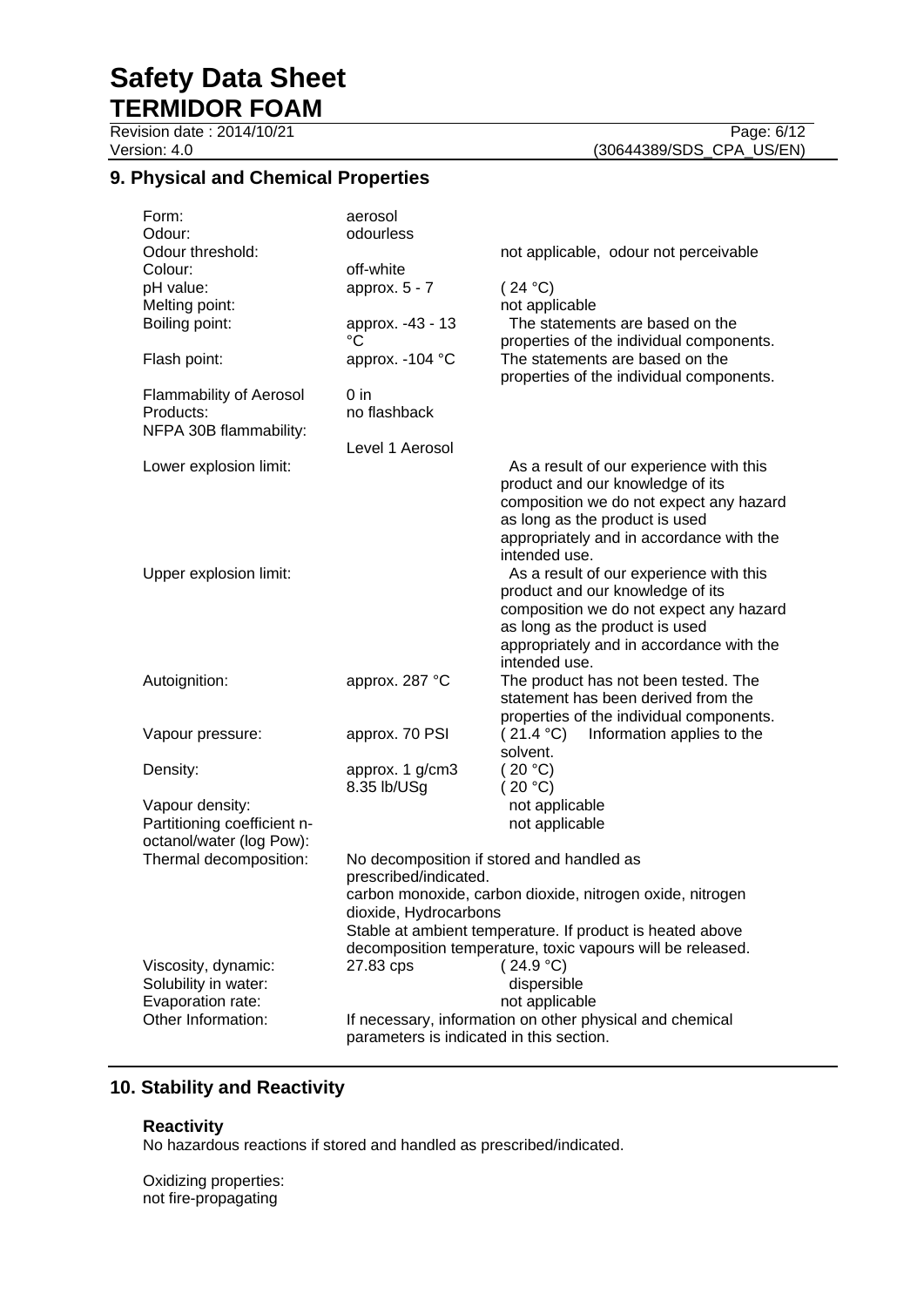Revision date : 2014/10/21 Page: 7/12

### **Chemical stability**

The product is stable if stored and handled as prescribed/indicated.

### **Possibility of hazardous reactions**

The product is chemically stable. Hazardous polymerization will not occur. No hazardous reactions if stored and handled as prescribed/indicated.

### **Conditions to avoid**

Avoid all sources of ignition: heat, sparks, open flame. Avoid prolonged storage. Avoid electro-static discharge. Avoid contamination. Avoid prolonged exposure to extreme heat. Avoid extreme temperatures.

### **Incompatible materials**

strong acids, strong bases, strong oxidizing agents

### **Hazardous decomposition products**

Decomposition products:

Hazardous decomposition products: No hazardous decomposition products if stored and handled as prescribed/indicated.

Thermal decomposition: No decomposition if stored and handled as prescribed/indicated. Possible thermal decomposition products: carbon monoxide, carbon dioxide, nitrogen oxide, nitrogen dioxide, Hydrocarbons Stable at ambient temperature. If product is heated above decomposition temperature, toxic vapours will be released.

## **11. Toxicological information**

### **Primary routes of exposure**

Routes of entry for solids and liquids are ingestion and inhalation, but may include eye or skin contact. Routes of entry for gases include inhalation and eye contact. Skin contact may be a route of entry for liquefied gases.

### **Acute Toxicity/Effects**

Acute toxicity

Assessment of acute toxicity: Virtually nontoxic after a single ingestion. Virtually nontoxic by inhalation. Virtually nontoxic after a single skin contact.

**Oral** Type of value: LD50 Species: rat (female) Value: > 5,000 mg/kg

Inhalation Type of value: LC50 Species: rat (male/female) Value: > 5.09 mg/l Exposure time: 4 h An aerosol was tested.

Dermal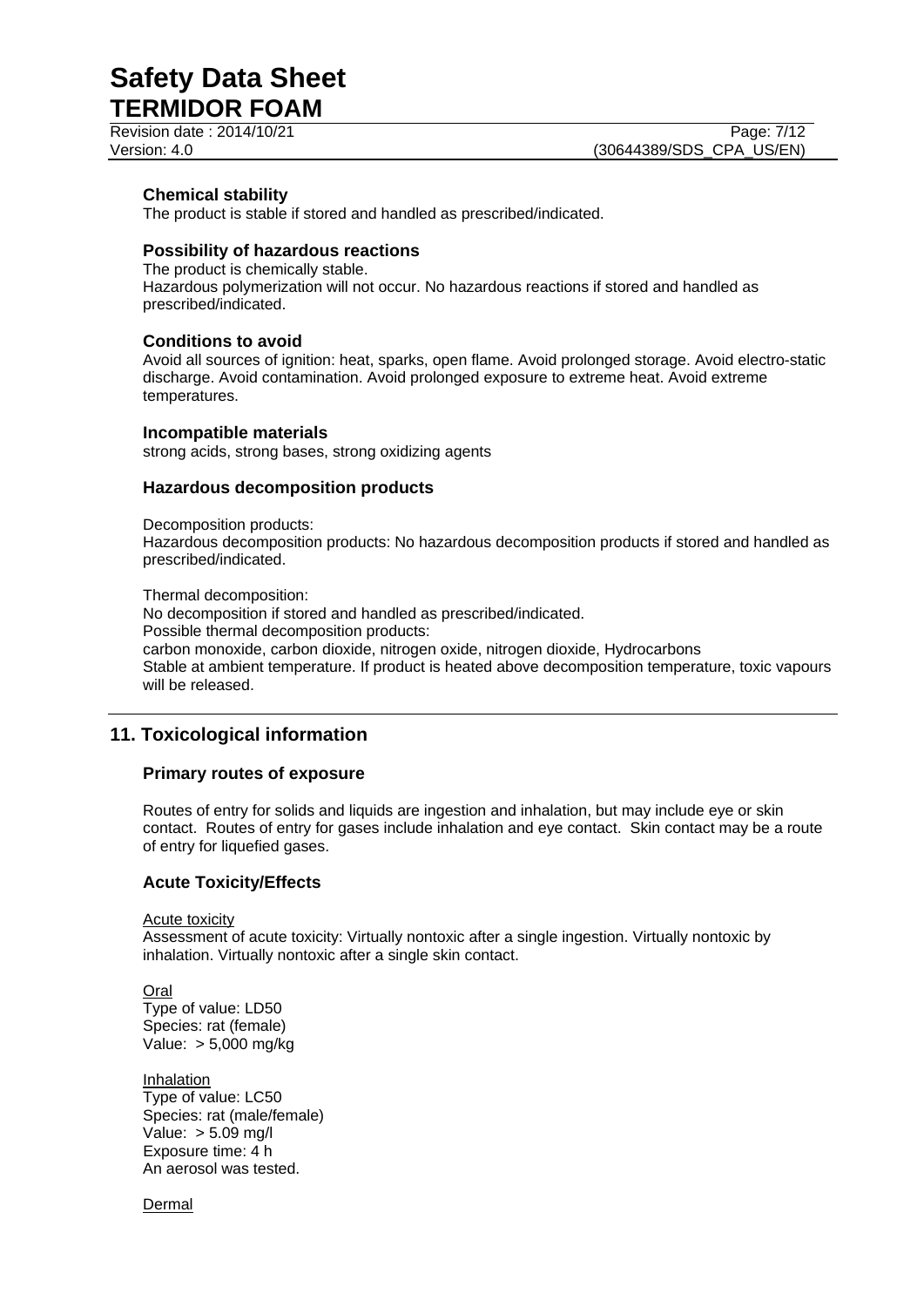Revision date : 2014/10/21 Page: 8/12

Type of value: LD50 Species: rat (male/female) Value: > 5,000 mg/kg

Irritation / corrosion

Assessment of irritating effects: Not irritating to the skin. Not irritating to the eyes.

Skin Species: rabbit Result: non-irritant

Eye Species: rabbit Result: non-irritant

**Sensitization** Assessment of sensitization: There is no evidence of a skin-sensitizing potential.

Buehler test Species: guinea pig Result: Skin sensitizing effects were not observed in animal studies.

### **Chronic Toxicity/Effects**

Repeated dose toxicity

Assessment of repeated dose toxicity: The product has not been tested. The statement has been derived from the properties of the individual components.

*Information on: Fipronil*

*Assessment of repeated dose toxicity: Causes mortality and signs of neurotoxicity through prolonged or repeated exposure.*

----------------------------------

### Genetic toxicity

Assessment of mutagenicity: The product has not been tested. The statement has been derived from the properties of the individual components.

### *Information on: Fipronil*

*Assessment of mutagenicity: Results from a number of mutagenicity studies with microorganisms, mammalian cell culture and mammals are available. Taking into account all of the information, there is no indication that the substance is mutagenic.*

----------------------------------

### **Carcinogenicity**

Assessment of carcinogenicity: The product has not been tested. The statement has been derived from the properties of the individual components.

### *Information on: Fipronil*

*Assessment of carcinogenicity: In long-term studies in rats the substance induced thyroid tumors. The effect is caused by an animal specific mechanism that has no human counter part. In long-term studies in mice in which the substance was given by feed, a carcinogenic effect was not observed.* ----------------------------------

Reproductive toxicity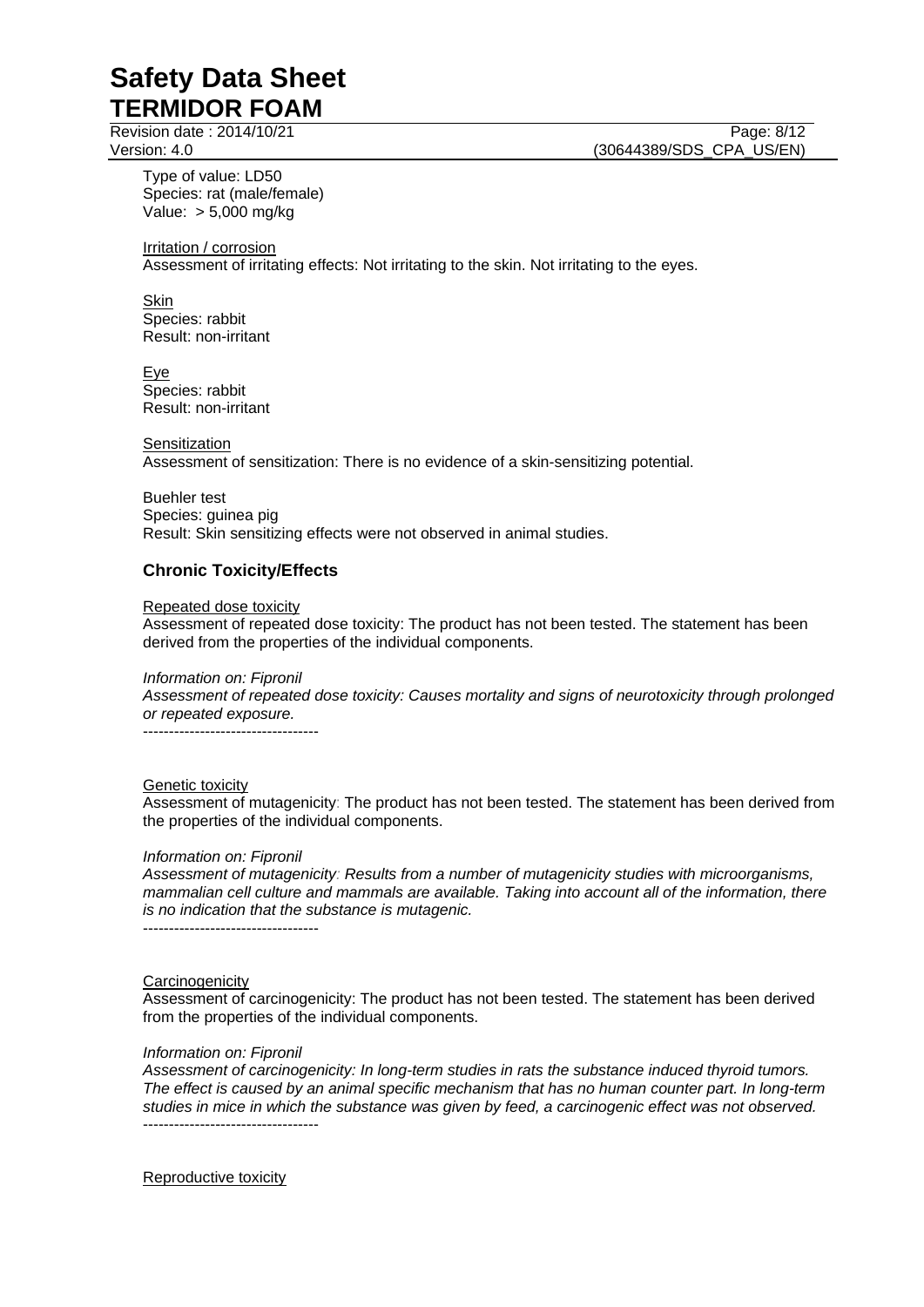Revision date : 2014/10/21 Page: 9/12

Version: 4.0 (30644389/SDS\_CPA\_US/EN)

Assessment of reproduction toxicity: The product has not been tested. The statement has been derived from the properties of the individual components. The results of animal studies gave no indication of a fertility impairing effect.

#### **Teratogenicity**

Assessment of teratogenicity: The product has not been tested. The statement has been derived from the properties of the individual components. Animal studies gave no indication of a developmental toxic effect at doses that were not toxic to the parental animals.

### Other Information

Misuse can be harmful to health.

### **Symptoms of Exposure**

No significant reaction of the human body to the product known. convulsions, CNS stimulation, tremors

### **12. Ecological Information**

### **Toxicity**

#### Toxicity to fish

*Information on: Fipronil LC50 (96 h) 0.0852 mg/l, Lepomis macrochirus* ----------------------------------

#### Aquatic invertebrates

*Information on: Fipronil EC50 (48 h) 0.19 mg/l, Daphnia magna LC50 (96 h) 0.00014 mg/l, Mysidopsis bahia* ----------------------------------

#### Aquatic plants

*Information on: Fipronil EC50 (96 h) 0.068 mg/l (biomass), Scenedesmus subspicatus* ----------------------------------

### **Persistence and degradability**

Assessment biodegradation and elimination (H2O)

*Information on: Fipronil*

*Not readily biodegradable (by OECD criteria).* ----------------------------------

### **Bioaccumulative potential**

Bioaccumulation potential

*Information on: Fipronil*

*Bioconcentration factor: 321, Lepomis macrochirus*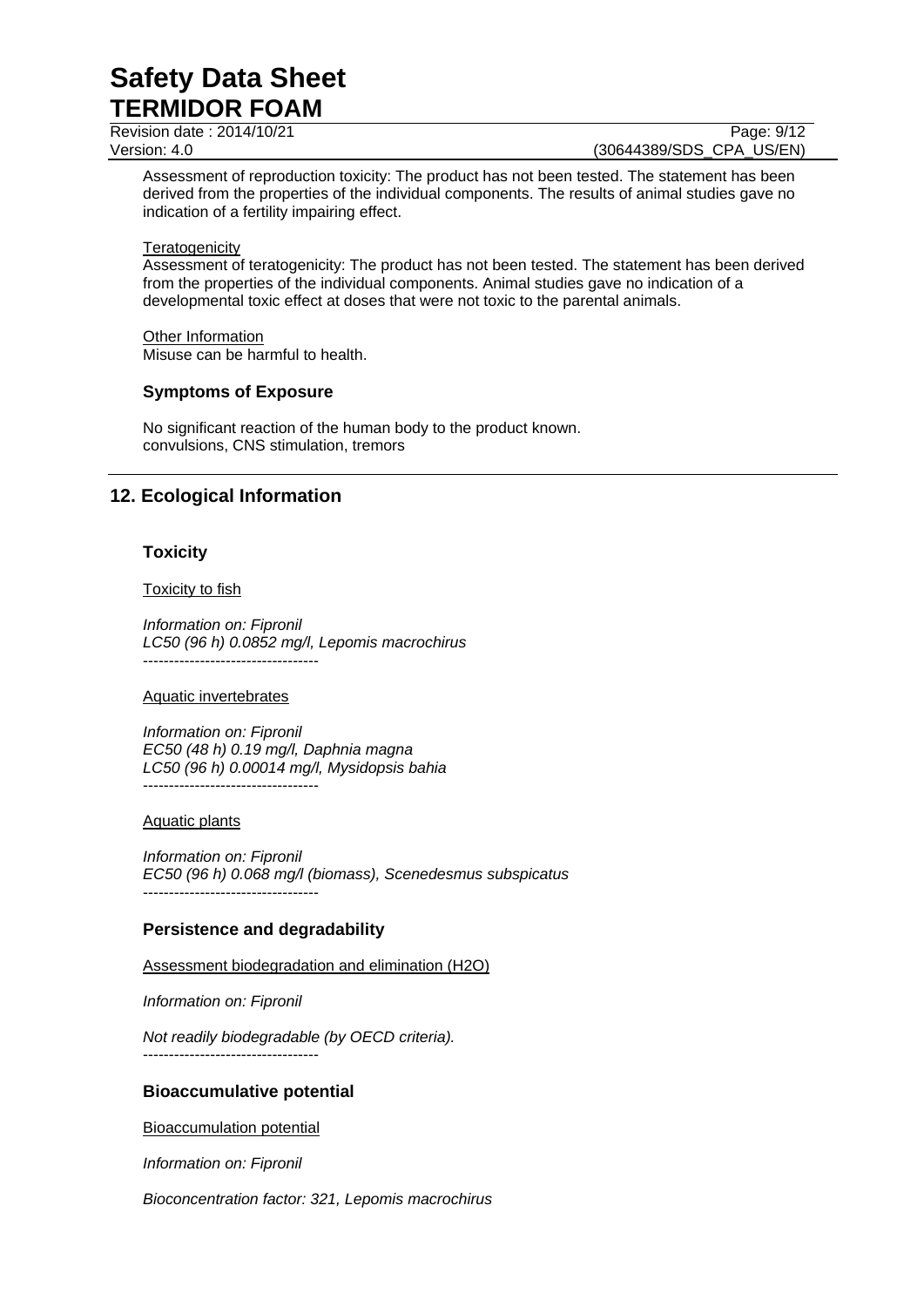Revision date : 2014/10/21 Page: 10/12

Version: 4.0 (30644389/SDS\_CPA\_US/EN)

*Accumulation in organisms is not to be expected.* ----------------------------------

### **Mobility in soil**

Assessment transport between environmental compartments The product has not been tested. The statement has been derived from the properties of the individual components.

*Information on: Fipronil*

*Following exposure to soil, adsorption to solid soil particles is probable, therefore contamination of groundwater is not expected.*

----------------------------------

## **13. Disposal considerations**

### **Waste disposal of substance:**

Pesticide wastes are regulated. Improper disposal of excess pesticide, spray mix or rinsate is a violation of federal law. If pesticide wastes cannot be disposed of according to label instructions, contact the State Pesticide or Environmental Control Agency or the Hazardous Waste representative at the nearest EPA Regional Office for guidance.

### **Container disposal:**

Do not cut, puncture, crush, or incinerate empty aerosol containers. Consult state or local disposal authorities for approved alternative procedures such as container recycling. Empty aerosol cans may meet the definition of RCRA D003. Consult local and/or regional EPA for further guidance.

### **RCRA:**

This product is not regulated by RCRA.

### **14. Transport Information**

| <b>Land transport</b><br><b>USDOT</b>                                                      |                                                                                                             |
|--------------------------------------------------------------------------------------------|-------------------------------------------------------------------------------------------------------------|
| Hazard class:<br>ID number:<br>Hazard label:<br>Proper shipping name:                      | 2.1<br><b>UN 1950</b><br>2.1, EHSM<br>AEROSOLS (contains FIPRONIL, HYDROCARBON<br>PROPELLENT)               |
| Sea transport<br><b>IMDG</b>                                                               |                                                                                                             |
| Hazard class:<br>ID number:<br>Hazard label:<br>Marine pollutant:<br>Proper shipping name: | 2.1<br><b>UN 1950</b><br>2.1, EHSM<br><b>YES</b><br>AEROSOLS (contains FIPRONIL, HYDROCARBON<br>PROPELLENT) |
| Air transport<br><b>IATA/ICAO</b>                                                          |                                                                                                             |
| Hazard class:<br>ID number:                                                                | 2.1<br><b>UN 1950</b>                                                                                       |
|                                                                                            |                                                                                                             |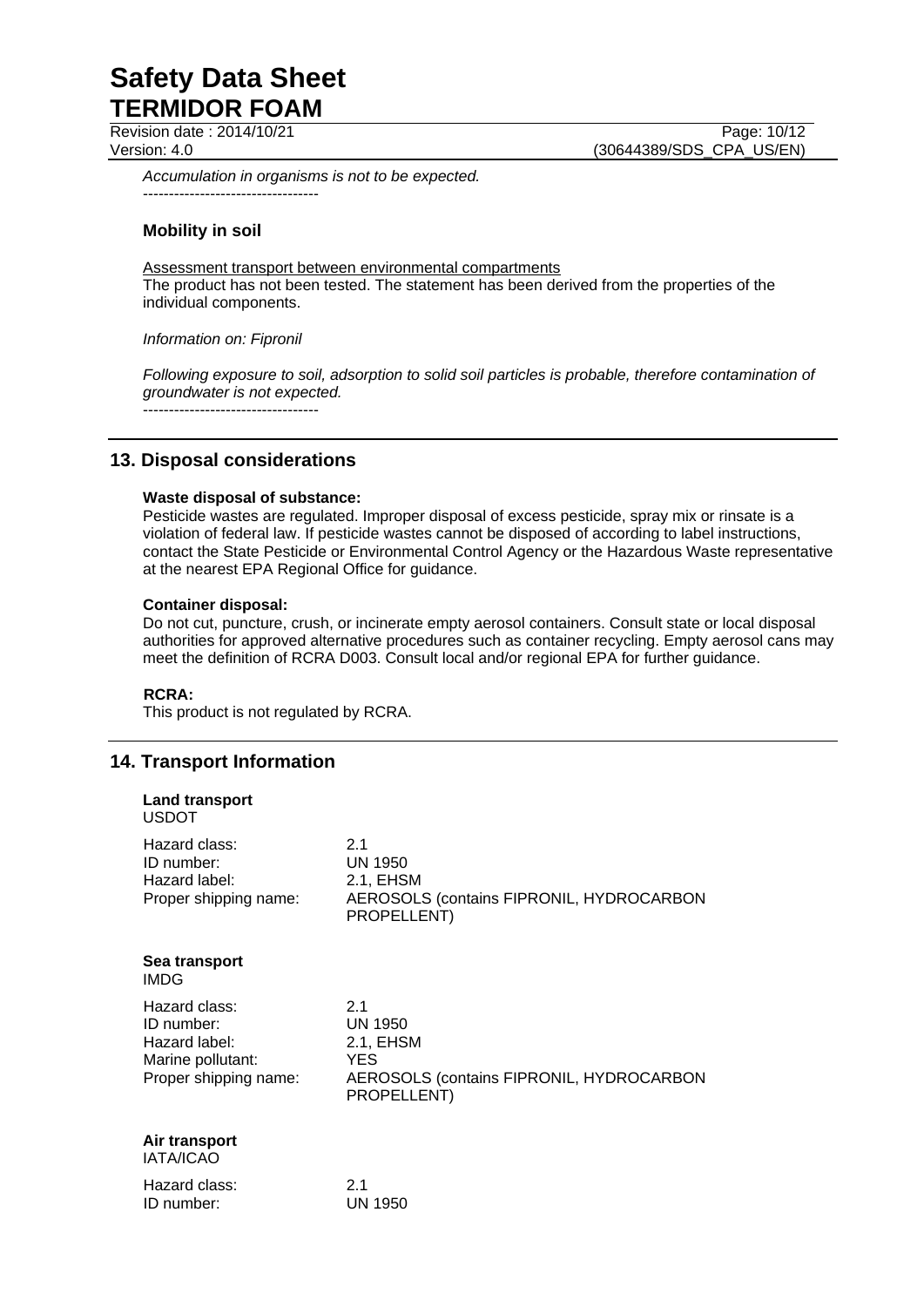| Revision date: 2014/10/21              | Page: 11/12                                                               |
|----------------------------------------|---------------------------------------------------------------------------|
| Version: 4.0                           | (30644389/SDS CPA US/EN)                                                  |
| Hazard label:<br>Proper shipping name: | 2.1<br>AEROSOLS, FLAMMABLE (contains FIPRONIL, HYDROCARBON<br>PROPELLENT) |

### **Further information**

DOT: This product may be classified as ORM-D (Consumer Commodity) or Limited Quantity. After 12/31/2020, ORM-D will not apply.

## **15. Regulatory Information**

### **Federal Regulations**

**Registration status:** TSCA, US released / exempt

Chemical TSCA, US blocked / not listed

**EPCRA 311/312 (Hazard categories):** Not hazardous;

### **State regulations**

**CA Prop. 65:** WARNING: THIS PRODUCT CONTAINS A CHEMICAL(S) KNOWN TO THE STATE OF CALIFORNIA TO CAUSE CANCER.

### **Labeling requirements under FIFRA**

This chemical is a pesticide product registered by the Environmental Protection Agency and is subject to certain labeling requirements under federal pesticide law. These requirements differ from the classification criteria and hazard information required for safety data sheets, and workplace labels of non-pesticide chemicals. Following is the hazard information as required on the pesticide label.

CAUTION: KEEP OUT OF REACH OF CHILDREN. HARMFUL IF INHALED. HARMFUL IF SWALLOWED. May cause moderate but temporary irritation to the eyes. Avoid contact with the skin, eyes and clothing. Avoid inhalation of mists/vapours. Flammable Liquid Aerosol container contains flammable gas under pressure.

### **16. Other Information**

### **SDS Prepared by:**

BASF NA Product Regulations SDS Prepared on: 2014/10/21

We support worldwide Responsible Care® initiatives. We value the health and safety of our employees, customers, suppliers and neighbors, and the protection of the environment. Our